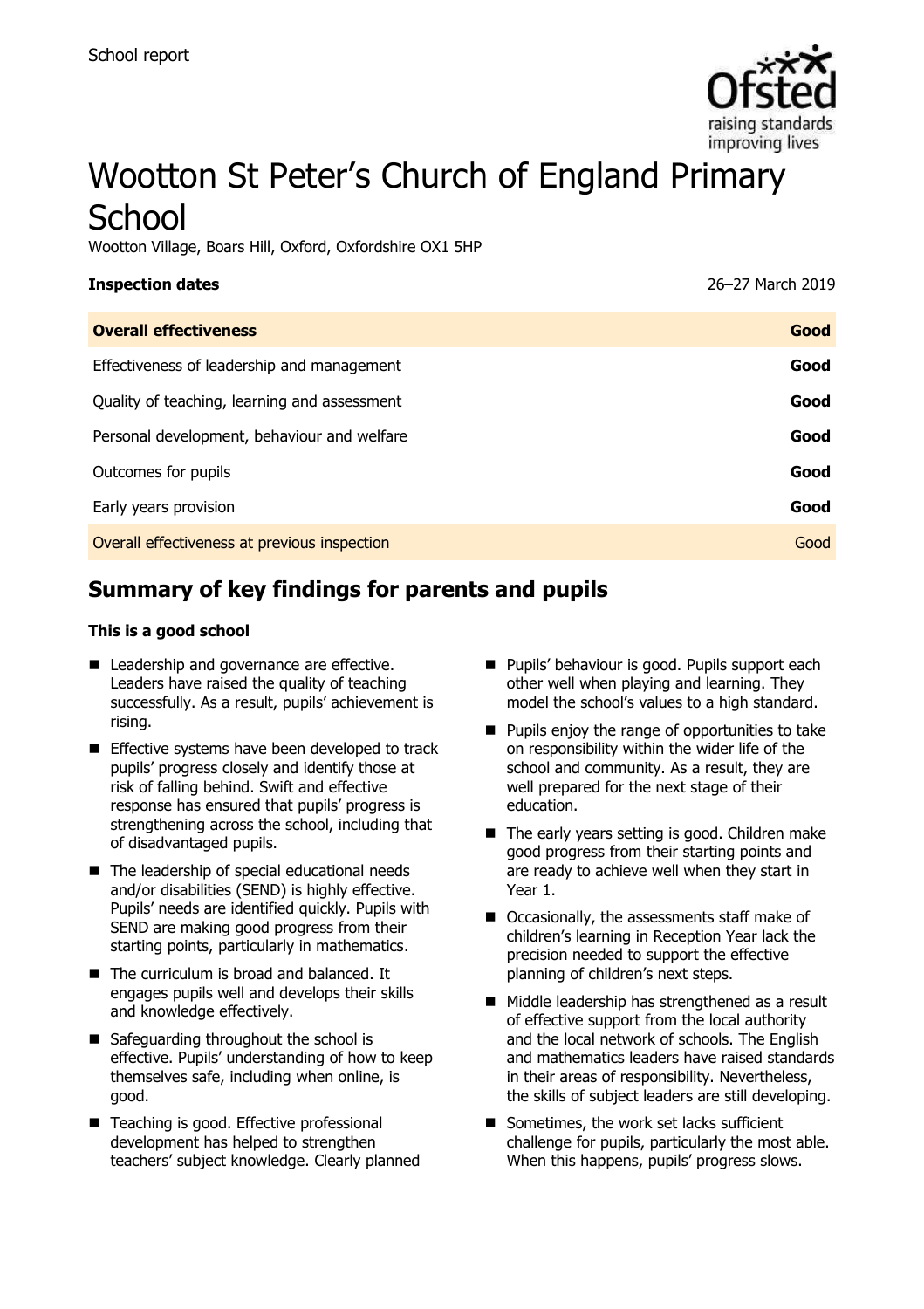

sequences of lessons across the curriculum develop pupils' skills and knowledge well.

# **Full report**

### **What does the school need to do to improve further?**

- **Ensure that leaders continue to support all teaching staff to develop their skills as** subject leaders further.
- Increase the level of challenge for pupils, particularly the most able, by:
	- ensuring that pupils move in a timely manner from mathematical calculation to applying their skills to solve problems or explain their mathematical reasoning
	- providing more opportunities for pupils to demonstrate their subject-specific understanding in foundation subjects through their writing
	- developing more precise assessments of what skills children are demonstrating in Reception Year to inform their next steps.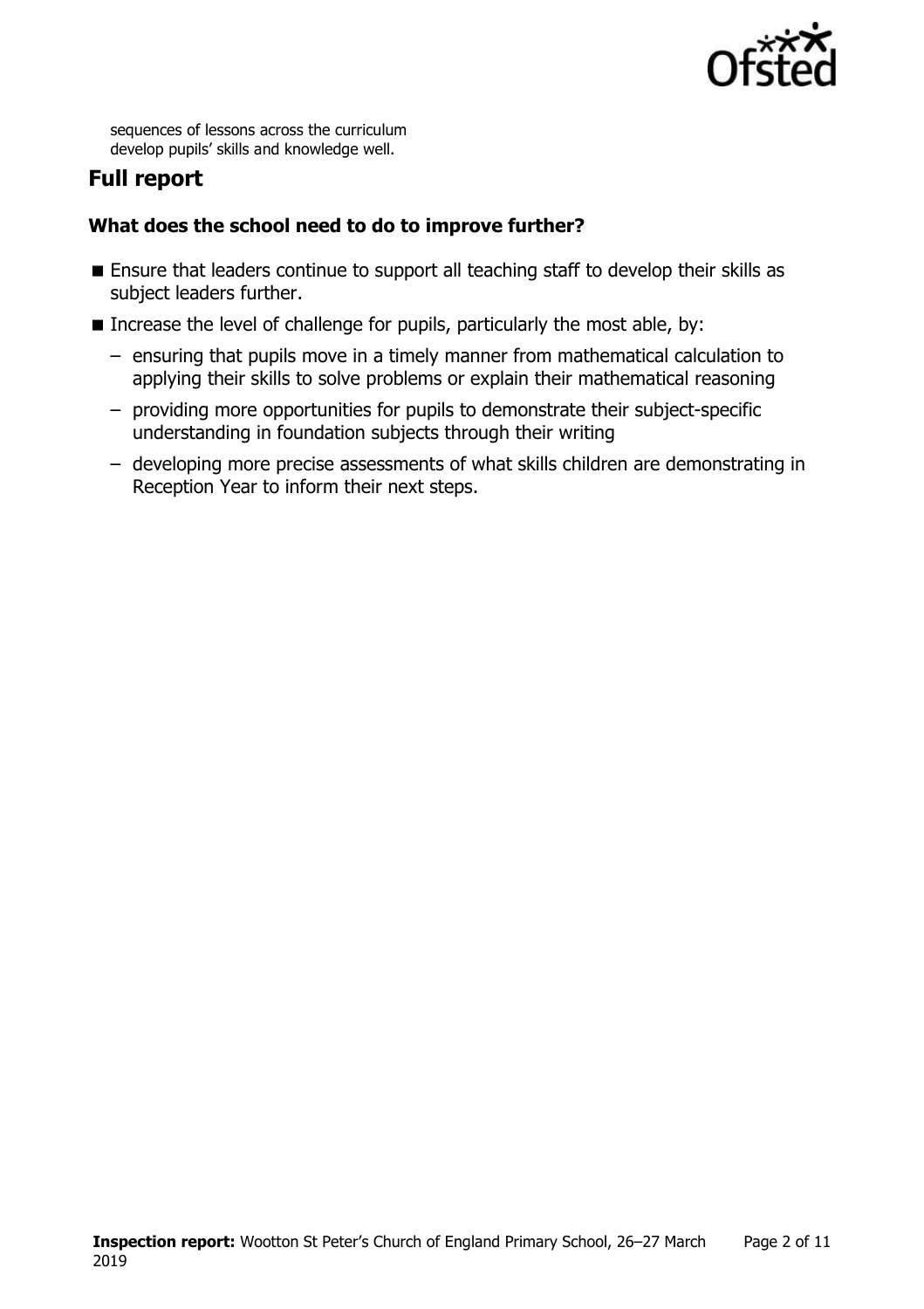

# **Inspection judgements**

#### **Effectiveness of leadership and management Good**

- The headteacher, supported by the local authority and diocese, has taken effective action to secure the areas for improvement identified at the last inspection. The headteacher has ensured that accurate information about pupils' progress is gathered regularly and used well to hold teachers to account. Pupils' progress, including that of disadvantaged pupils, is improving across the school.
- Leaders have ensured that the quality of teaching has been raised. Inconsistencies in teaching quality have been addressed, and teaching is now good across the school. Staff have welcomed the professional development provided to support them. All staff who completed the Ofsted questionnaire feel that the school has improved since the previous inspection. All are proud to work at the school.
- Leadership of SEND is highly effective. The special educational needs coordinator (SENCo) has worked with the headteacher to help raise the quality of teaching for both pupils with SEND and other pupils. She ensures that pupils with SEND receive the right support so that they can make good progress from their starting points. Learning for this group of pupils is meticulously planned and incorporates the views of parents, teachers, the pupils themselves and other professionals.
- Leaders have ensured that the school's core values of 'perseverance, compassion and generosity' help pupils become effective learners and model citizens. For instance, during the inspection, pupils demonstrated their generosity of spirit in their genuine delight at the achievements of others.
- Leaders show their determination to ensure that disadvantaged pupils achieve well. They evaluate carefully individual pupils' needs and use the pupil premium effectively to provide extra help to improve outcomes. Disadvantaged pupils make strong progress in a range of subjects because of the highly appropriate, tailored support they receive.
- Additional sports funding is used well by leaders to inspire pupils to participate in physical activities. Pupils are particularly proud of their recent sporting successes. Leaders' commitment to providing a wealth of enjoyable sporting activities ensures that pupils develop positive attitudes to physical activity, both in lessons and during playtimes.
- Leaders have ensured that the curriculum is enjoyable and meaningful for pupils. Links with the community, for instance the church, are developed well to involve pupils.
- Parents and carers are very supportive of Wootton St Peter's. They like the high levels of care demonstrated by staff and the welcoming atmosphere. One comment, typical of many, was, 'My child is very happy and thriving. A great school!'
- Middle leaders have benefited from support from the local network of schools as well as guidance from the local authority to help them hone their leadership skills. The English and mathematics leaders have implemented actions to raise standards and are beginning to evaluate the impact of their work. Nevertheless, all subject leaders acknowledge that they would benefit from ongoing professional development to help them drive improvements more effectively across the curriculum.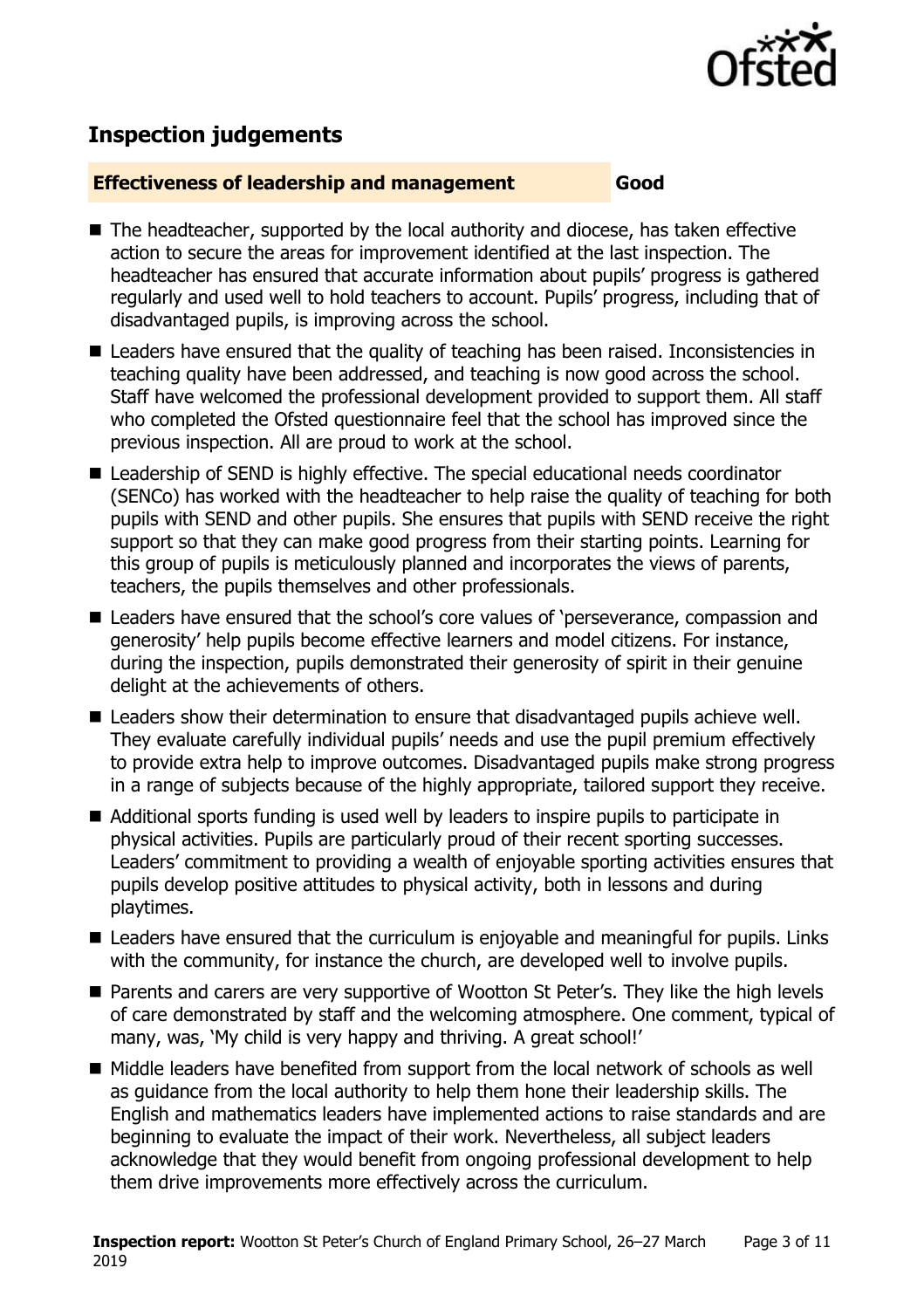

#### **Governance of the school**

- Governors know the school well. They visit regularly and organise themselves effectively to ensure that all statutory responsibilities are met and that improvements are well targeted. Governors have made good use of the support offered by the diocese and local authority to develop their skills.
- Governors have good financial oversight. For example, they check carefully to ensure that the additional pupil premium received for disadvantaged pupils is being well used to improve outcomes for these pupils.
- Governors have exercised good strategic planning to secure the leadership of the school after the imminent retirement of the current headteacher, at the end of this academic year. They have acted swiftly and decisively to manage the recruitment process.

#### **Safeguarding**

- The arrangements for safeguarding are effective.
- Leaders have created a strong safeguarding culture that permeates all layers of the school. When new staff are recruited, all the appropriate background checks are made. This information is logged meticulously on the school's single central record. The school's safeguarding practices meet the statutory requirements.
- **E** Leaders provide appropriate training to ensure that staff know how to identify pupils at risk, and what actions to take to keep them safe. As a result, staff are suitably knowledgeable in protecting pupils from harm. Whenever necessary, the school works effectively with other agencies, including the local authority, to ensure that pupils are kept safe. Records of all such work are clear, and information is shared appropriately.
- All parents and staff who completed the Ofsted surveys feel that pupils are safe at the school. Pupils told the inspector that they feel safe and trust in adults' actions to keep them safe. For instance, leaders have responded to one pupil's request to provide a 'worry box' for those pupils who are reticent about directly sharing their concerns. The box will allow them to do so confidentially.

#### **Quality of teaching, learning and assessment Good**

- The quality of teaching, learning and assessment is good throughout the school. Current pupils learn well across a range of subjects, including reading, writing and mathematics.
- Teachers have good subject knowledge. They use this to plan well-structured sequences of learning. They ask probing questions, to which pupils respond keenly. This helps teachers to identify any misconceptions and remedy misunderstandings swiftly. As a result, teaching helps pupils to extend their skills, knowledge and understanding effectively.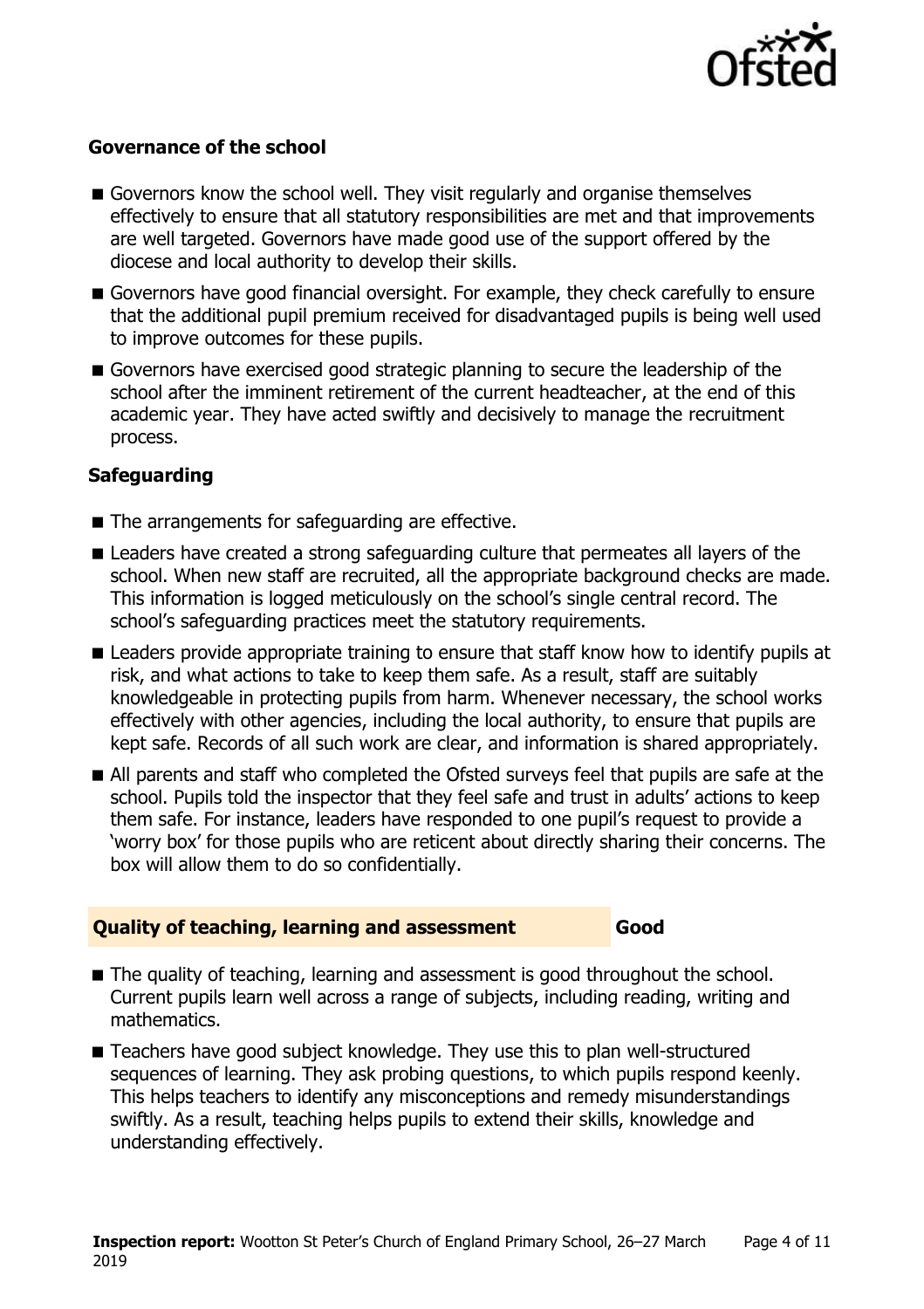

- The support provided by teaching assistants is of high quality. They build good relationships with pupils, who they know well. They listen carefully to responses to guide and extend pupils' thinking effectively. When a little help is needed from time to time, they are on hand with a reassuring word or a helpful prompt.
- The teaching of writing is characterised by high expectations and engaging tasks. Pupils write well. Staff skilfully interweave high-quality texts into the teaching of writing, so that pupils' reading skills are honed as they develop their writing skills. For example, pupils use their awareness of audience, gleaned from their reading, to help shape their writing. Teachers have high expectations of pupils' application of their spelling, grammar and punctuation skills within writing tasks.
- Reading is taught effectively. Teachers ensure that pupils are stretched and motivated by their reading choices. Pupils told me how teachers provide them with other books from a series, if they particularly enjoy the work of an author. During the inspection, a teacher skilfully identified the challenging vocabulary in a class text, developing pupils' understanding of the language well. As a result, pupils are enthusiastic and proficient readers.
- Teaching is structured well for pupils with SEND. Careful planning and adaptation ensure that these pupils learn through tasks that are appropriate to their needs and level of ability. Leaders, teachers and other adults work together to ensure that pupils with SEND learn well across the curriculum.
- Teachers plan careful series of lessons that build pupils' knowledge sequentially across the wider curriculum. For example, in a geography lesson, pupils used facts they had learned at home and school about volcanoes, weighing up the advantages or otherwise of living in certain places. However, pupils do not have enough opportunities to write using their subject-specific understanding, for example in recording their scientific experiments.
- The teaching of mathematics supports pupils well in developing computational skills. Teachers ensure that pupils' understanding is developed effectively. Pupils use a range of methods and concrete or pictorial supports to help them, when needed. Sometimes, pupils, particularly the most able, are not moved on quickly enough to further develop or apply their knowledge by solving problems or explaining their mathematical reasoning. When this happens, their progress slows.

#### **Personal development, behaviour and welfare Good**

#### **Personal development and welfare**

- The school's work to promote pupils' personal development and welfare is good.
- The school is a welcoming and purposeful environment. Pupils are polite, kind and industrious. They take pride in their work and their school and strive to embody its values. Pupils told the inspector that: 'All the teachers and children are genuinely lovely. It makes me enjoy school and want to learn.'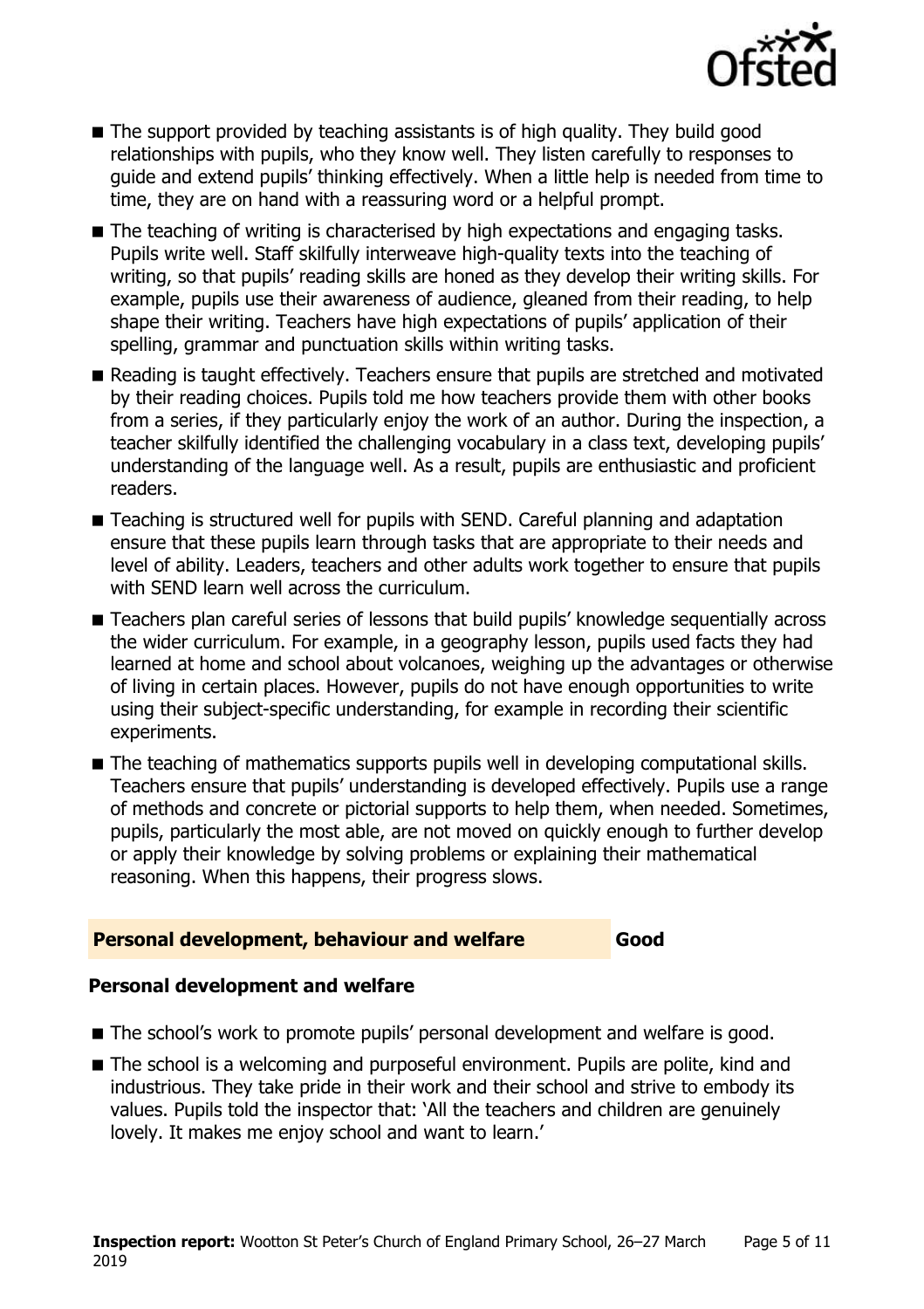

- Vulnerable pupils receive high-quality care which is coordinated and planned by skilled staff. This supports their well-being, reduces anxiety and boosts their self-esteem effectively. As a result, pupils are happy and confident. All parents who completed the Ofsted survey Parent View feel that their children are well cared for at the school. Leaders take great care to listen to the 'pupil voice' through the democratic council. They value pupils' perspectives and respond quickly to useful suggestions, for instance by installing the suggested worry box to help the more reticent pupils communicate their concerns.
- **Pupils state confidently that they feel safe at the school. They enjoy a well-planned** programme of personal development that, for example, teaches them how to keep themselves safe, including when online. Pupils relish the myriad of opportunities available to take on additional responsibility, for example helping in assembly or organising lunchtime activities. In this way, they develop independence skills that prepare them well for the next stage of their education.

#### **Behaviour**

- The behaviour of pupils is good.
- **Pupils behave well. They are effectively supported by a clear system of rewards and** sanctions. Pupils are motivated to strive for the various awards. During the inspection, pupils proudly told the inspector which awards they had gained. Regular celebration assemblies help pupils to enjoy each other's achievements and reflect on core values and skills, such as perseverance, necessary for success.
- **Pupils enjoy learning. They listen attentively to their teachers and to their peers. They** enjoy sharing their thoughts and ideas in lessons. Consequently, lessons are calm and purposeful, and pupils participate keenly and with interest.
- **Pupils attend well. Leaders ensure that pupils and their families understand the** importance of not missing school. For example, attendance profiles for each class are shared regularly in newsletters.

#### **Outcomes for pupils Good**

- **E** Leaders' actions have led to a rise in pupils' outcomes. Across the school, current pupils, including disadvantaged pupils, are achieving well in a range of subjects, including reading, writing and mathematics.
- **Pupils achieve well in phonics. They develop secure phonics skills because of the** systematic teaching of letters and the sounds they represent, and the regular opportunities to apply and extend their learning.
- Across the school, pupils make good progress in developing their reading skills. Pupils who read to the inspector demonstrated a high degree of fluency and awareness of the range of devices used by authors.
- **Pupils with SEND are supported very effectively. As a result, they learn well and make** strong progress in a range of subjects from their starting points. Pupils with SEND are making strong progress in mathematics. They are particularly well supported by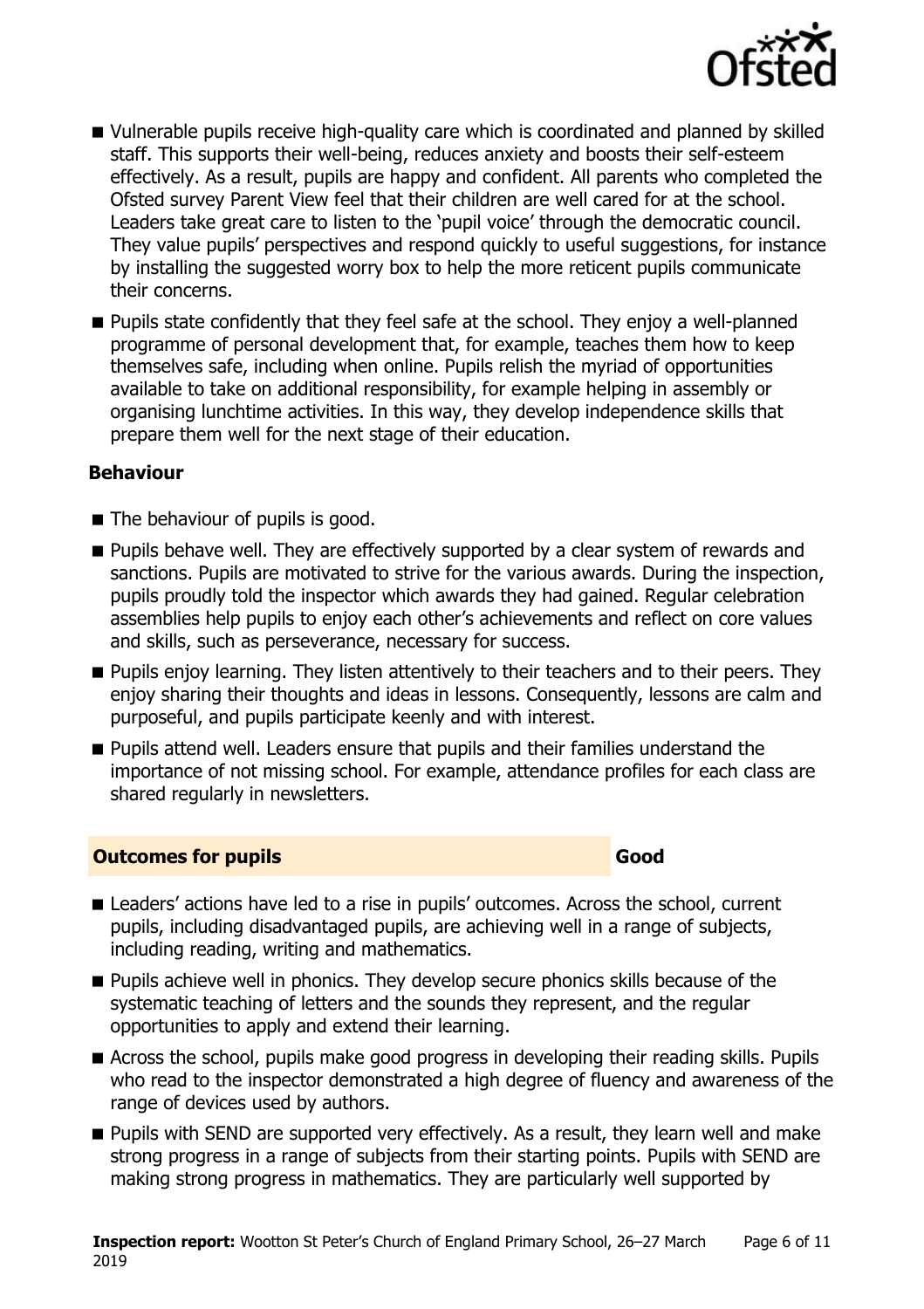

teaching which helps them to develop a secure understanding of computational processes.

- **Pupils develop good knowledge and skills across the wider curriculum. They learn facts** quickly and keenly, sometimes extending their study at home. Pupils enjoy the variety offered by the broad curriculum. They develop impressive artistic skills, using a range of media and studying various artistic styles. For instance, during the inspection pupils were carefully developing their drawing skills, using a variety of carefully selected pencil strokes to good effect.
- **Pupils'** writing demonstrates a secure understanding of age-appropriate conventions of spelling, punctuation and grammar. Pupils write convincingly, using a rich vocabulary. While pupils write for a range of purposes in their English lessons, their writing opportunities across the wider curriculum sometimes lack challenge. As a result, their subject-specific writing, for example to record their scientific conclusions, sometimes lacks the quality of their other work. This is particularly the case for the most able pupils.
- **Pupils across the school have secure computational skills. They work confidently and** competently with basic number operations, including multiplication tables. Sometimes pupils do not move on quickly enough to more complex problems to utilise and build on these skills. When this happens, their progress slows.

#### **Early years provision Good Good**

- Pupils, including those who are disadvantaged, get off to a good start in the Reception Year. They make good progress from their starting points and, as a result, are well prepared for Year 1.
- The early years leader provides effective leadership. She works closely with her highly skilled team to ensure that children's needs are met well. Since joining the school in September, she has benefited from a range of appropriate professional development to further support her in this role.
- Staff ensure that regular risk assessments of the learning and play areas help to keep children safe. Children are involved in this process, for instance by assessing the playground's safety in icy weather. As a result, their ability to recognise and begin to manage risks is developed effectively.
- Staff are adept at leading children's learning. When appropriate, adults participate in activities and deepen children's knowledge and understanding through effective questioning. At other times, they stand back to ensure that children learn independently. This careful balance nurtures both personal and academic development.
- Children's emerging skills are supported well. A suitable range of activities provide experiences across the curriculum. For instance, during the inspection, children were excitedly learning how to hold a tennis racket in the 'ready position'. Well-planned teaching in phonics ensures that children develop the early skills they need for their reading and writing.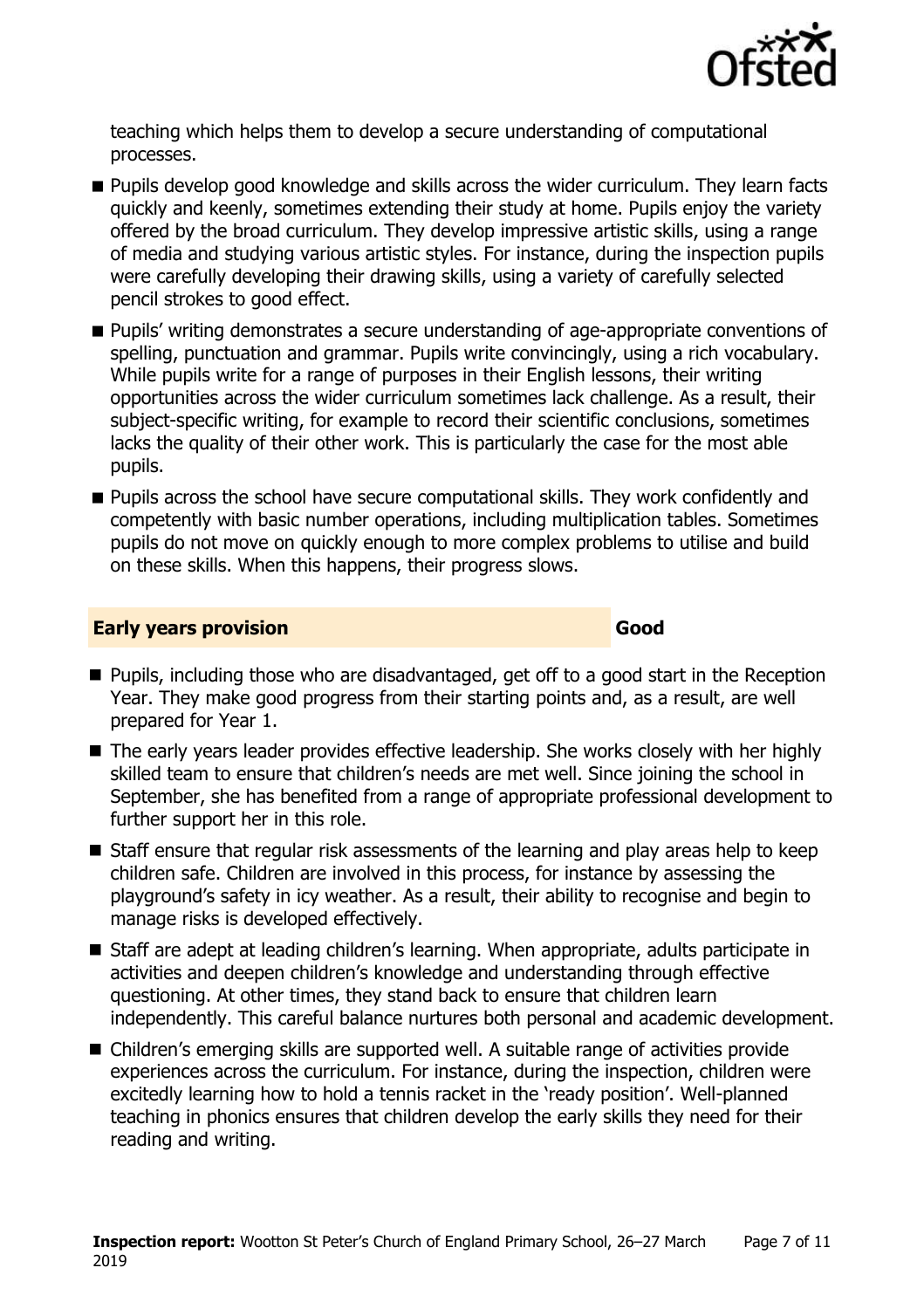

- Children with SEND make good progress in the Reception Year. The identification of their needs is early, thorough and detailed. Where appropriate, outside advice is carefully considered to help staff meet children's needs. As a result, children with SEND thrive and settle well into school life.
- Staff make accurate assessments of children's abilities. However, sometimes these assessments lack the precision and detail needed to tailor experiences and build in the next challenge for children, particularly the most able.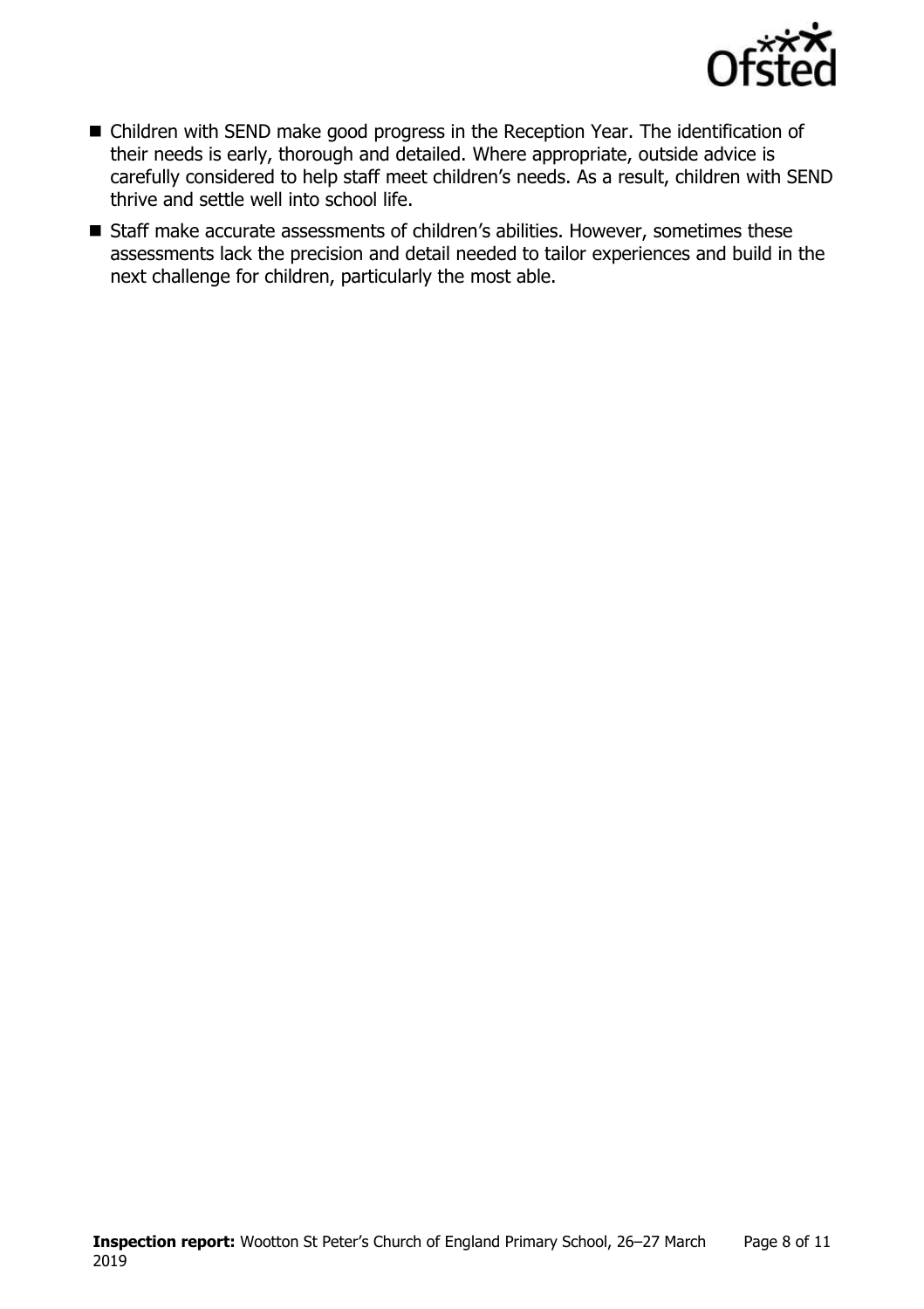

# **School details**

| Unique reference number | 123223      |
|-------------------------|-------------|
| Local authority         | Oxfordshire |
| Inspection number       | 10054392    |

This inspection of the school was carried out under section 5 of the Education Act 2005.

| Type of school                      | Primary                                  |
|-------------------------------------|------------------------------------------|
| School category                     | Voluntary aided                          |
| Age range of pupils                 | 4 to 11                                  |
| <b>Gender of pupils</b>             | Mixed                                    |
| Number of pupils on the school roll | 86                                       |
| Appropriate authority               | The governing body                       |
| Chair                               | Andrew Morgan                            |
| <b>Headteacher</b>                  | <b>Fiona Rose</b>                        |
| Telephone number                    | 01865 735643                             |
| Website                             | www.wootton-school.co.uk/                |
| <b>Email address</b>                | office.3854@wootton-abingdon.oxon.sch.uk |
| Date of previous inspection         | 6 March 2018                             |

### **Information about this school**

- This is a smaller-than-average-sized Church of England primary school. The school's last statutory inspection of Anglican and Methodist schools (SIAMS) took place in May 2014.
- The headteacher is retiring and will be leaving at the end of the school year. The governing body has started the process of headteacher recruitment.
- Since the previous inspection, two teachers have left the school. These teachers have been replaced and the school currently has a full teaching team.
- Following the previous inspection, support for the school has been provided by the local authority, the diocese and the local partnership of Abingdon schools.
- Most pupils are from White British backgrounds. The proportion of disadvantaged pupils is smaller than that seen nationally.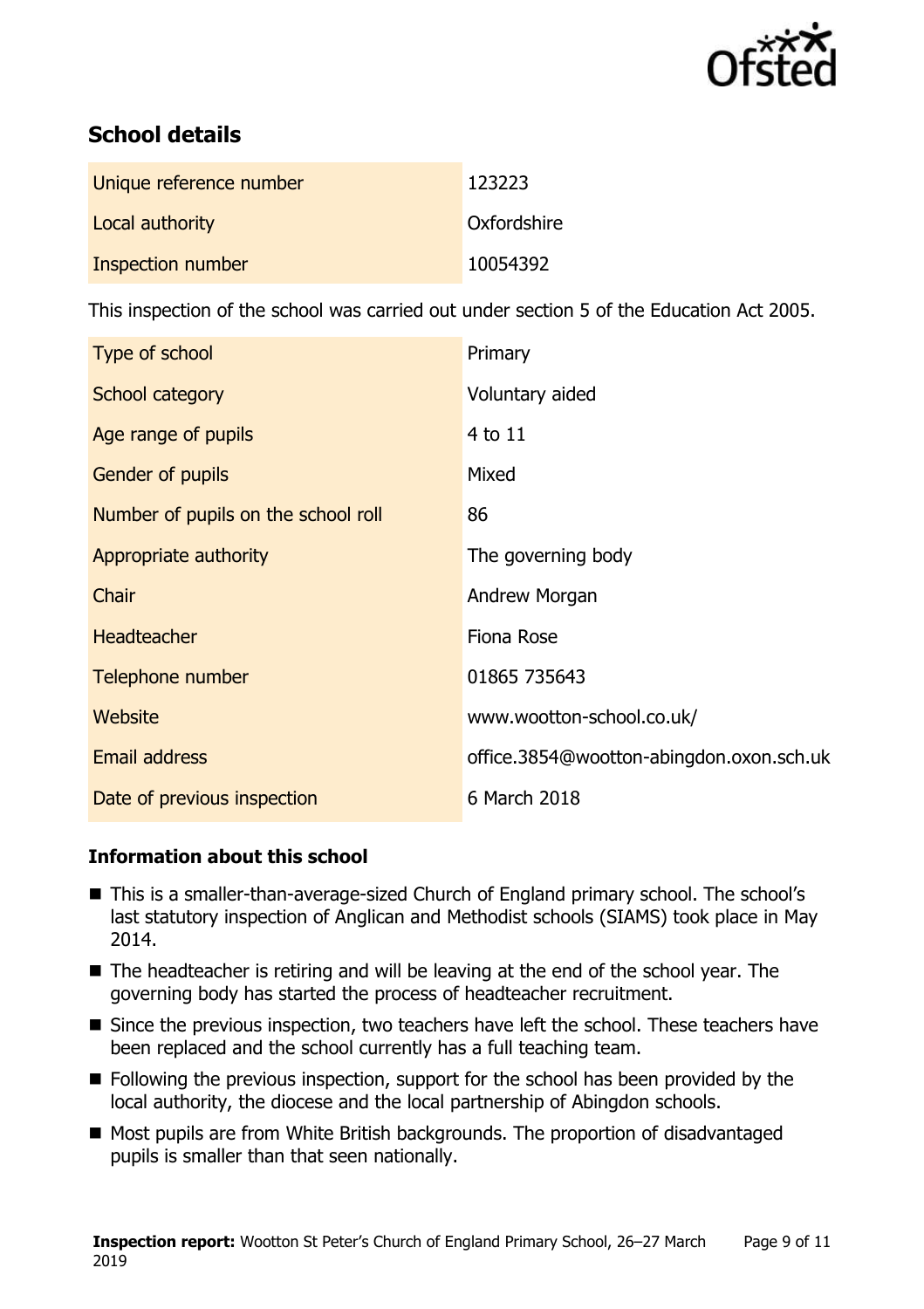

# **Information about this inspection**

- The inspection took place following a recommendation from the section 8 short inspection of the school in March 2018.
- The inspector, accompanied by the headteacher, visited lessons across the school. Pupils' behaviour was observed around the school, including during breaktimes.
- The inspector looked at pupils' work in lessons and checked a selection of pupils' books with subject leaders.
- Meetings were held with the headteacher, governors and teachers.
- The inspector met with representatives of the local authority.
- The inspector spoke formally to a group of pupils and informally to other pupils during lessons and around the school. A number of pupils read to the inspector.
- A wide range of documentation was considered, including: the school's self-evaluation and development plan; minutes of the governing body's meetings; reports from the headteacher, diocese and local authority; information on pupils' progress and attainment; and records of pupils' behaviour and attendance. The inspector scrutinised records related to safeguarding.
- The inspector took account of parents' views through 44 responses to the Ofsted survey Parent View, including 27 free-text comments, and through informal discussions with parents. Staff's views were considered through 13 confidential survey responses.

#### **Inspection team**

Deborah Gordon, lead inspector **Deborah Gordon**, lead inspector